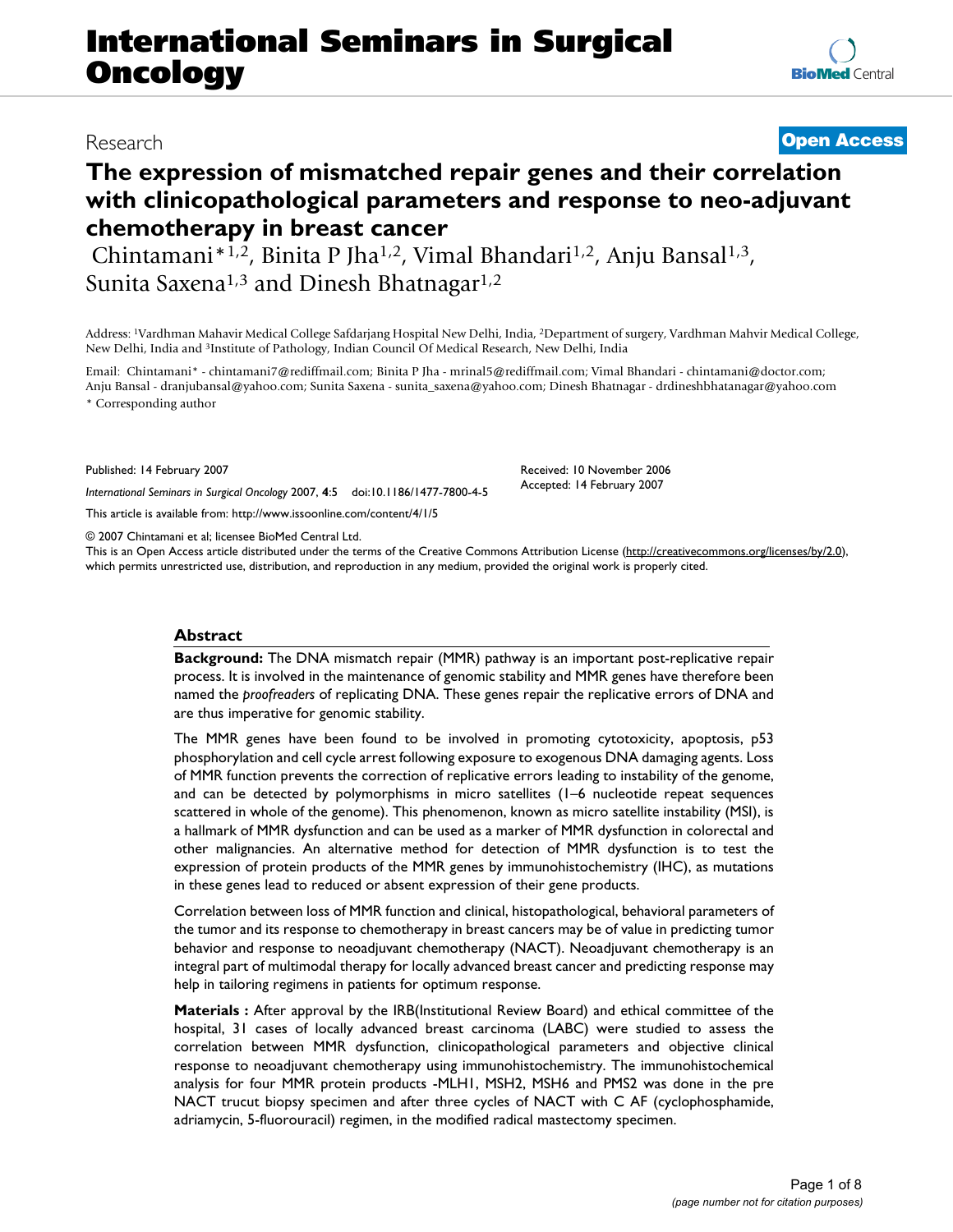**Results and conclusion:** There was no significant correlation observed between expression of MMR proteins and age, family history, tumor size or histological type. However there was a statistically significant negative correlation between MLH1, MSH2 expression and histological grade. There was also a negative correlation observed between PMS2 expression after neoadjuvant chemotherapy and clinical response. Cases with high post NACT expression of PMS2 were poor responders to chemotherapy. MSH6 was the most frequently altered MMR gene, with a negativity rate of 48% and the patients with high expression responded poorly to NACT. The study highlights the possible role of MMR expression in predicting aggressive tumor behavior (histological grade) and response to neoadjuvant chemotherapy in patients with LABC.

# **Background**

Breast cancer is second only to cancer of the cervix in India[1,2].The standard of care in India for locally advanced breast cancer is neoadjuvant chemotherapy(NACT) followed by surgery in the form of modified radical mastectomy and subsequently three more cycles of adjuvant chemotherapy. NACT facilitates local as well as distant control of the disease and provides an *in vivo* chemosensitivity test for a particular regime. It is vital to predict response to chemotherapy in order to tailor the regime in a particular patient for an optimum response and to avoid chemotoxicity in a non-responder. Various markers like p-glycoprotein, p53, apoptotic markers and toxicity etc. have been studied to assess and predict response to NACT but the search for an ideal predictor is still on[3,4].

Mismatch repair(MMR) genes first came into focus due to their role in hereditary nonpolyposis colon cancer (HNPCC) syndrome [5-10]. The dysfunction of these genes has also been implicated in sporadic colorectal, gastric, endometrial, prostatic, and hematological malignancies. These genes repair the replicative errors of DNA and are imperative for stability of the genome. MMR proteins have been found to be involved in promoting cytotoxicity, apoptosis and p53 phosphorylation. They have also been found to be responsible for cell-cycle arrest following exposure to exogenous DNA damaging agents, including those agents that form DNA adducts not removed by MMR, like thioguanine, cisplatin, carboplatin, doxorubicin and etoposide [7-10].

With the loss of MMR function replicative errors are not corrected, leading to instability of the genome. This can be detected by polymorphisms in micro satellites (1–6 nucleotide repeat sequences scattered in whole of the genome) [7-10]. This phenomenon, known as micro satellite instability (MSI) is a hallmark of MMR dysfunction in colorectal and other malignancies. An alternative method for detection of loss of MMR function is to test the expression of protein products of the MMR genes i.e. MLH1, MSH2, MSH6 and PMS2 by immunohistochemistry (IHC), as mutations in these genes lead to reduced or absent expression of their gene products [7-10].

In colorectal cancers, MSI positivity imparts distinct clinicopathological features and response to chemotherapy has been found to be favorable in MSI positive tumors. Thus detection of MMR gene dysfunction is becoming an essential tool in the management of these cancers. In breast cancer, the role of MMR genes has been studied increasingly in the past two decades and the detection rate of MSI has been found to vary greatly(5 to 30 %) between various studies [10-13]. There may be a correlation between loss of MMR function in breast cancer and clinical, histopathological, behavioral parameters of the tumor and also its response to chemotherapy [10-14].

We studied 31 cases of locally advanced breast carcinoma (LABC) for correlation between MMR dysfunction, clinicopathological parameters and response to chemotherapy using immunohistochemistry for four MMR protein products -MLH1, MSH2, MSH6 and PMS2, before and after NACT.

# **Patients and methods**

After approval by the Institutional Review Board and the ethical committee of the hospital, 31 fine needle aspiration cytology (FNAC) proven cases of LABC according to AJCC (American Joint Committee on Cancer) classification were included in the study. The tumor size and the axillary lymph node status were assessed clinically and by using ultrasonography. Core biopsy was performed for immunohistochemical estimations of MMR proteins in the specimen before initiating the chemotherapy. Blood tests, chest radiographs, electrocardiography (ECG) (echocardiography when ECG had a positive finding), liver function tests, bone scan, ultrasonography (USG) of the abdomen, renal function tests were routinely performed in all the cases.

Three cycles of FAC regime (cyclophosphamide 500 mg/ m2, adriamycin 50 mg/m2, 5-fluorourail 500 mg/m2) were given at three weekly intervals and the patients were assessed both clinically and by ultrasound for response in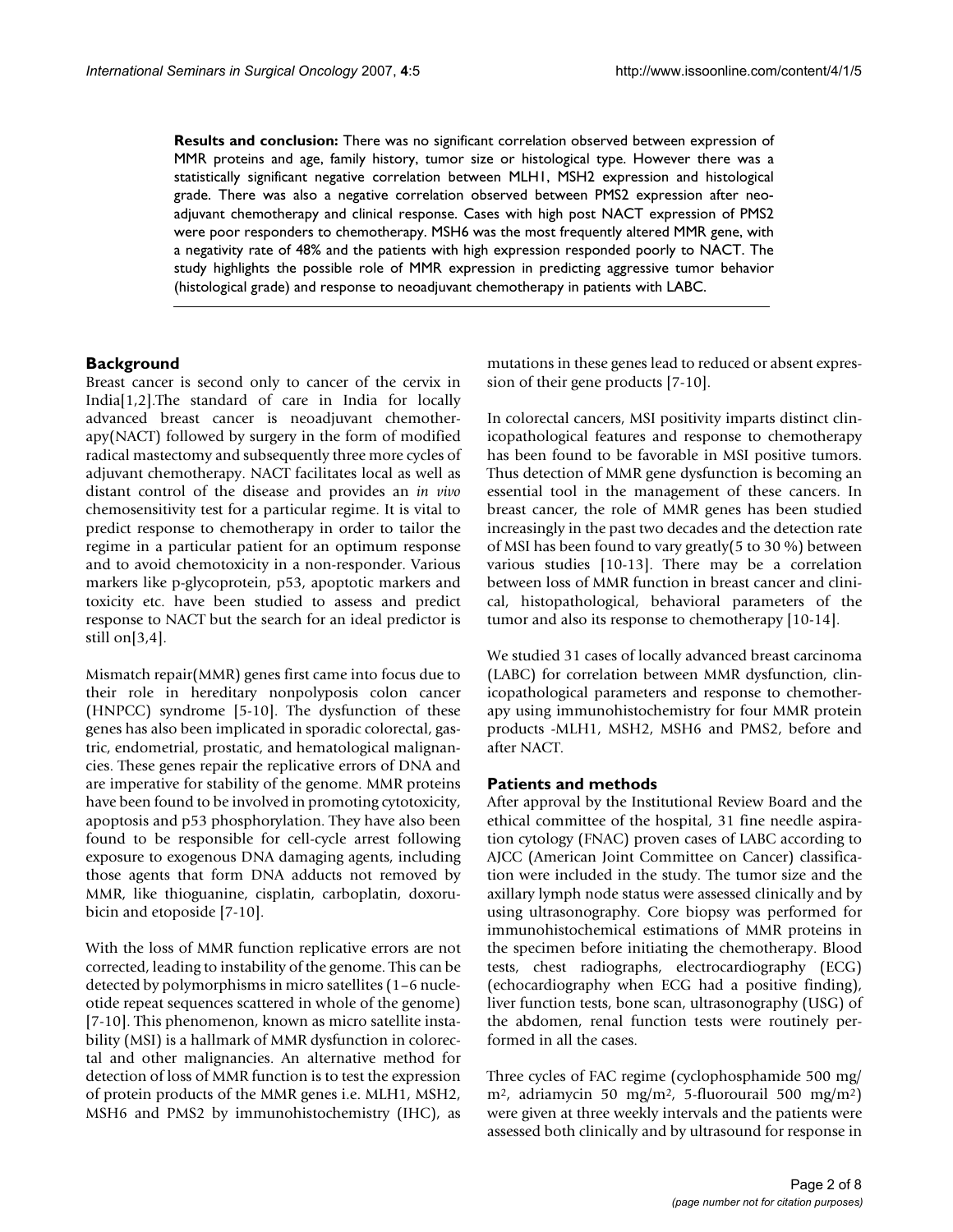the form of reduction in breast tumor size and axillary lymph node status. Patey's modified radical mastectomy was performed three weeks after the last cycle and the mastectomy specimen was examined for pathological response, resected margins, axillary lymph node status and IHC for MMR proteins.

The pathological tumor response was evaluated by size measurement at the time of tumor resection macroscopically and by detecting tumor cell existence (or not) microscopically. Clinical responders were defined as patients with a complete (CR) or partial response (PR) [CR: complete resolution of tumor, PR>50% regression in maximum diameter of initial tumor] after 3 cycles of NACT. Non-responders were patients with a minimal response (MR<50% regression in maximum diameter of initial tumor), no change (NC) or local progression. Pathological complete response (pCR) was defined as absence of any gross or microscopic evidence of residual tumor in the mastectomy specimen i.e. absence of residual invasive or in situ disease following neoadjuvant chemotherapy. Its assessment was done, irrespective of the clinical response status. Clinical response was taken in to consideration for statistical analysis as the pCR was observed in only 2 patients ( $n = 31$ ).

# *Immunohistochemical method*

The monoclonal mouse antibody, clone 124 (DAICD) was used. Heating in water broth at 95 degree Celsius for 2 hours in 0.1 M-utrate buffer (6.0 pH) was done for antigen-retrieval. The antibody localization was seen in the cytoplasm of the cells and IHC staining was done by Avidin Biotin technique.

The staining was analyzed as per the intensity and the percentage of positive cells.

H-score was calculated for each of the four MMR proteins and for this purpose the intensity of staining of tissue was scored as 0–3 (**absent, mild, moderate, intense**) and percentage of positive staining cells were scored as 0–4. The H-Score was calculated by multiplying these two scores thus the minimum H-score being 0 and maximum 12.

# **Results**

31 patients with locally advanced breast cancer were included in this study, the mean age at presentation was 47.3 years,19(61.2%) were postmenopausal and 12 patients(38.7%) were premenopausal. The mean tumor size was 6.7 cms and 22 out of 31 cases (70.9%) were N1 at presentation. Majority of tumors were infiltrating ductal carcinomas (IDC) i.e. 25 out of 31. However two cases of infiltrating lobular carcinomas mixed with IDC and two cases of mucinous carcinoma including one of pure lobular variety were also found (table 1). More than 50% tumors were moderately differentiated while16.70% were poorly differentiated and 30% were well differentiated (table 2).

The objective clinical response rate observed in our study was 54.83% with 17 patients (54.83%) being responders including 2 patients with pathological complete response(table 2). With the confidence limit of 99% paired- t test was applied to the above table and response to NACT in terms of down staging of the tumor size and axillary lymph node status was found to be statistically significant with a P-value of 0.000.The correlation between these two parameters was studied using Spearman's rank correlation coefficient test with a confidence limit of 95%.

# *Immunohistochemical analysis*

Immunohistochemical results were analyzed using the H score as described abov (tables 3, 4, 5, 6, 7, 8, 9, 10)

# *MMR expression in the core biopsy specimen of tumors before NACT*

When MMR expression was rated as positive and negative, MLH1 and MSH2 staining was negative in around 40% of cases whereas MSH6 was negative in around 50% of cases, for PMS2 the negative expression was found in only 29.03% patients(tables 3, 4, 5, 6).

The H-score for MLH1 was better than that for MSH2, which showed poor staining in breast cancers. MSH6 was the most frequently altered MMR gene, with negativity rate of 48% while PMS2 was found to be the least altered

### **Table 1:**

| Distribution of patients based on the histological types $(n = 31)$ |                                               |                       |  |
|---------------------------------------------------------------------|-----------------------------------------------|-----------------------|--|
| Infiltrating duct carcinoma(IDC)                                    | Infiltrating lobular carcinoma mixed with IDC | Mucinous carcinoma    |  |
| 25 (81.4%)                                                          | 3(9.3%)                                       | 3(9.3%)               |  |
| Distribution based on the differentiation $(n = 31)$                |                                               |                       |  |
| Well differentiated                                                 | Moderately differentiated                     | Poorly differentiated |  |
| 9(30%)                                                              | 17(53.3%)                                     | 5(16.7%)              |  |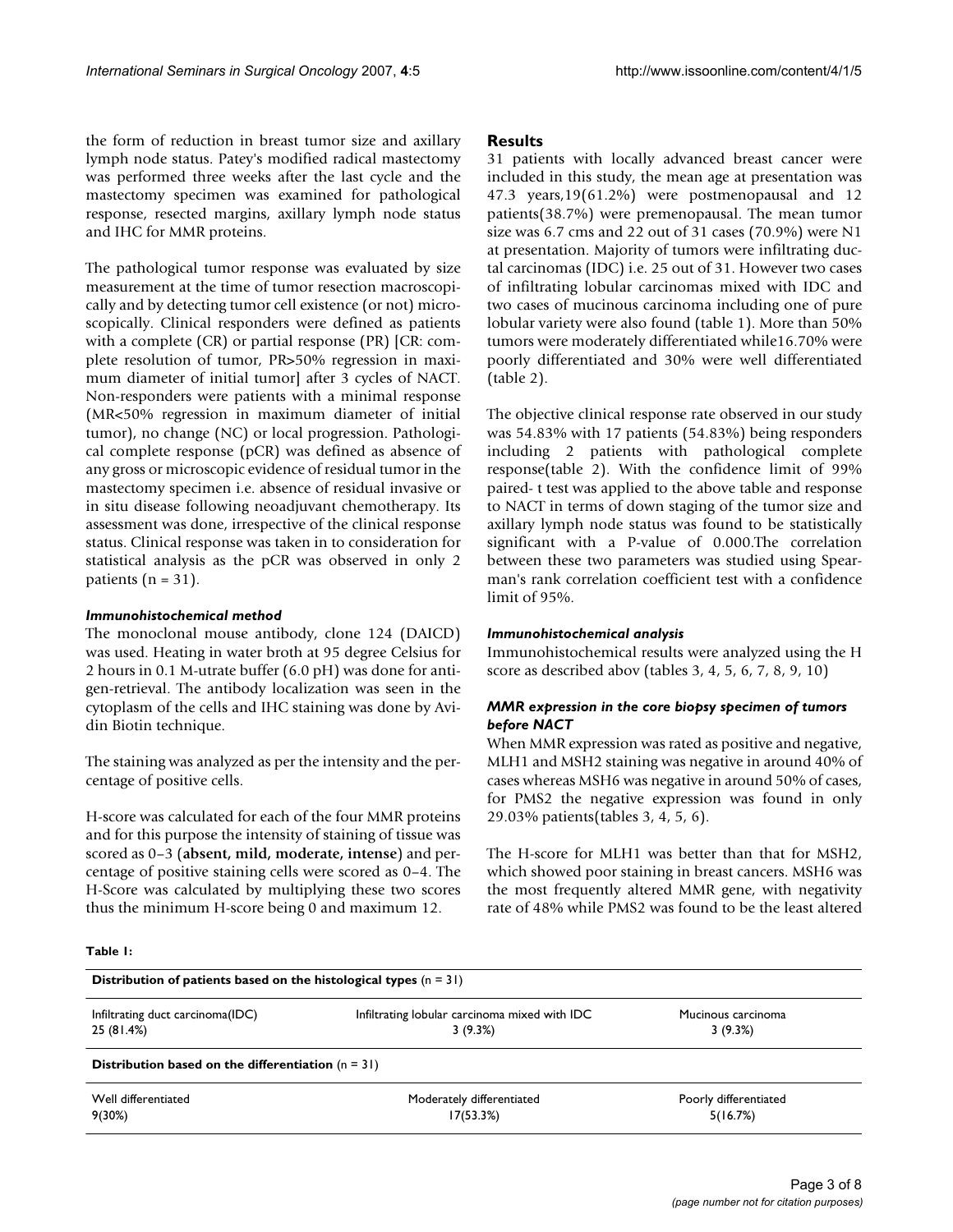#### **Table 2:**

|          | Mean tumor size before and after NACT | Mean | N              | Std. Deviation | Std. Error Mean |
|----------|---------------------------------------|------|----------------|----------------|-----------------|
| Pair I   | Pre NACT Tumor Size                   | 6.82 | 31             | 2.64           | .47             |
|          | Post NACT Tumor size                  | 4.37 | $\overline{3}$ | 2.6171         | .4701           |
|          | Mean N Stage before and after NACT    |      |                |                |                 |
| -------- |                                       | Mean | N              | Std. Deviation | Std. Error Mean |
| Pair 2   | Pre NACT N stage                      | I.I6 | 31             | .52            | 13.             |
|          | Post NACT N stage                     | 8۱.  | 31             | .65            | .12             |

MMR gene and it showed strong staining in most of the tumors(tables 3, 4, 5, 6)

There was no significant correlation observed between age, family history, T- size, lymph node status or histological sub-type of tumor and expression of MMR in the core cut biopsy. However, a **significant** correlation was observed between expression of MLH1 and MSH2 and histological grade ( $p = 0.048$  and 0.038 respectively), tumors with negative or reduced H-scores of MLH1 and MSH2 had lesser degree of differentiation. Out of the twelve MSH2 negative cases in this study, four were poorly differentiated and only one was well differentiated, whereas, of the 19 MSH2 positive tumors 8 were well differentiated. Histological grade is a known predictor of poor outcome and this finding suggests that tumors with negative expression of MMR are likely to be more aggressive with a poor outcome in terms of survival.

The correlation of H-scores of all the four MMR gene products with objective clinical response was studied separately and tested for significance. No significant correlation was found between pre-NACT, H-scores and clinical response for MLH1, MSH2, and MSH6 however a statistically significant negative correlation was observed between PMS2 expression and clinical response (p =

|--|

|              | Frequency |       | Percent Valid percent | Cumulative percent |
|--------------|-----------|-------|-----------------------|--------------------|
| 0            | 13        | 41.93 | 41.93                 | 41.93              |
| $\mathbf{2}$ | 2         | 6.45  | 6.45                  | 48.38              |
| 4            | 2         | 6.45  | 6.45                  | 54.83              |
| 6            | 9         | 29.03 | 29.03                 | 83.86              |
| 9            | 5         | 16.7  | 16.7                  | 100                |
| 12           | 0         | 0     | 0                     | 100                |
| Total        | 31        | 100   | 100                   |                    |

13 cases out of 31 (41.93%) had negative staining (score = 0) for MLH1.Out of the rest 18 cases only 2 had a H-score less than 2 signifying that staining, when present is remarkable.

.045). Cases with high post NACT expression of PMS2 were poor responders of chemotherapy (CAF regimen).

### *MMR expression after NACT*

Immunohistochemistry was carried out after neoadjuvant chemotherapy in the mastectomy specimen and H-scores of all four MMR proteins were correlated with clinical response. It was found that although, after neo-adjuvant chemotherapy the mean H-scores of MLH1, MSH2 and MSH6 and PMS2 were reduced as compared to pre-NACT expression, the change in their expression was not statistically significant. However the mean H-score of PMS2 increased after chemotherapy, though the change was again not statistically significant. **There was no significant correlation observed between clinical response and H-scores of MLH1, MSH2, MSH6 and PMS2 after neoadjuvant chemotherapy** (Tables 6, 7, 8, 9, 10)

### **Discussion**

DNA mismatch repair (MMR) pathway is an important post-replicative repair process involved in the maintenance of genomic stability [5-9]. The MMR genes repair erroneous pairing of nucleotide bases, which can arise through DNA replication, genetic recombination, deamination of 5-methylcytosine to thymine and the action of chemical mutagens. Upon binding to mismatch, the complex protein undergoes a conformational change associ-

|  | Table 4: MSH 2 |
|--|----------------|
|--|----------------|

|               | Frequency |       |       | Percent Valid percent Cumulative percent |
|---------------|-----------|-------|-------|------------------------------------------|
| 0             | 12        | 38.71 | 38.71 | 38.71                                    |
| $\mathcal{P}$ | 8         | 25.81 | 25.81 | 64.52                                    |
| 4             | 3         | 9.67  | 9.67  | 74.19                                    |
| 6             |           | 22.58 | 22.58 | 96.77                                    |
| 9             |           | 3.22  | 3.22  | 100                                      |
| 12            | 0         | 0     | 0     | 100                                      |
| Total         | 31        | 100   | 100   |                                          |

12 cases out of 31 (38.73%) had negative staining (score = 0) for MSH2.Out of the rest 19 cases the H-score of <2 was found in 8 cases thus the staining for MSH2 was less consistent than MLH1.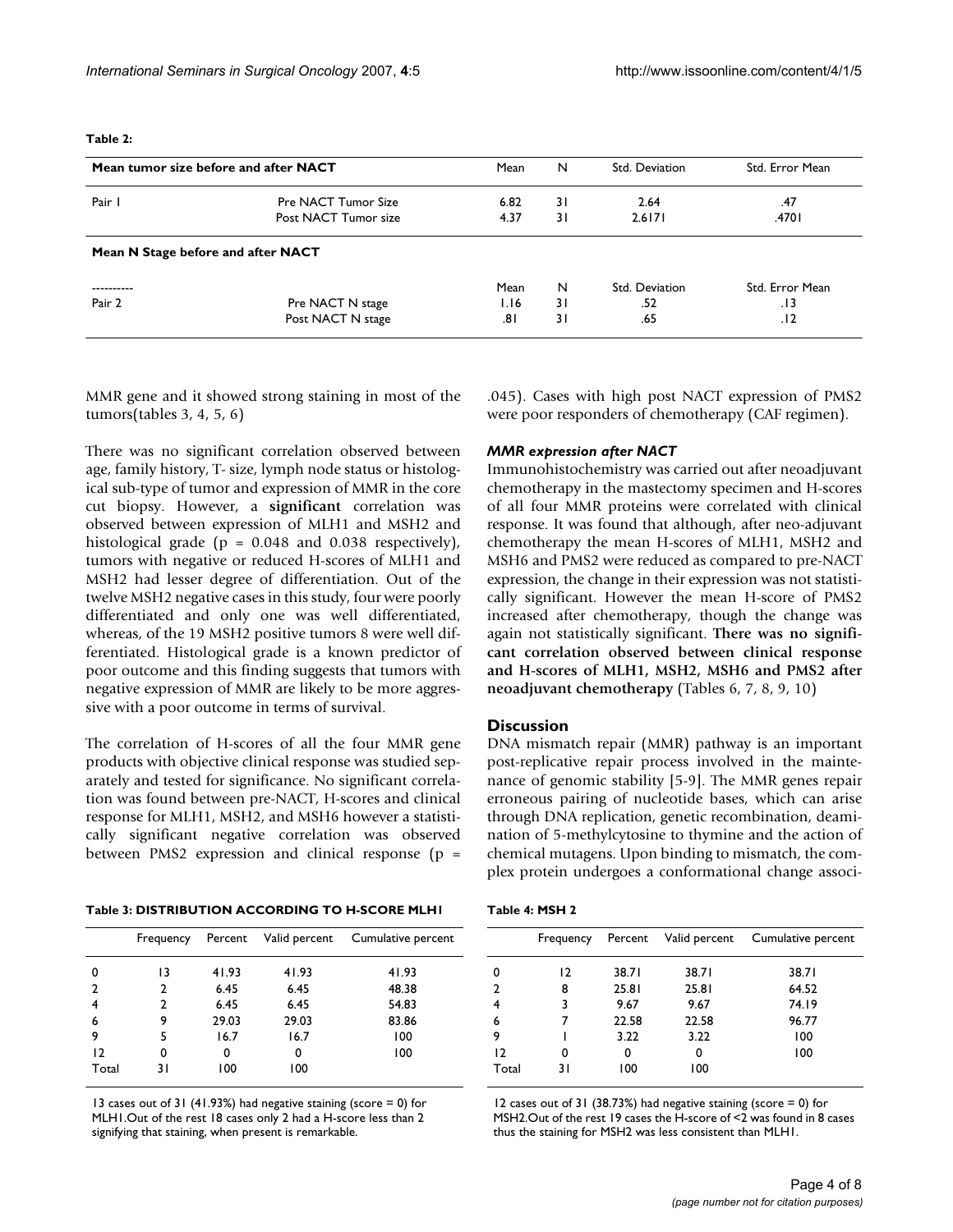|       | Frequency |       | Percent Valid percent | Cumulative percent |
|-------|-----------|-------|-----------------------|--------------------|
| 0     | 15        | 48.39 | 48.39                 | 48.39              |
| 2     | 5         | 16.12 | 16.12                 | 64.57              |
| 3     | 2         | 6.45  | 6.45                  | 70.97              |
| 4     | 5         | 16.12 | 16.12                 | 87.08              |
| 6     |           | 3.22  | 3.22                  | 90.3               |
| 9     |           | 3.22  | 3.22                  | 93.52              |
| 12    | 2         | 6.45  | 6.45                  | 100                |
| Total | 31        | 100   | 100                   |                    |
|       |           |       |                       |                    |

15 cases had negative expression for MSH6 and the rest 16 stained variably for MSH6 with some tumors showing H-score of 12.

ated with exchange of bound ADP from ATP resulting in the formation of a clamp that can translocate along the DNA. Thus erroneous pairing is recognized, excised and replaced with the correct one[7,8].

The hallmark of MMR dysfunction is micro satellite instability (MSI).Micro satellites are repeated regions of one to six nucleotide units that occur primarily in non-coding regions and the number of micro satellite repeat units located at a given locus is genetically determined. Micro satellite instability can occur during replication of repetitive sequences when two strands of DNA-the strand that is being copied and the new one being synthesized, slip relative to one another resulting in small loops of unpaired DNA.

Normally, after replication, the mismatch repair system which is carried out by products of four mismatch repair genes (MMR) i.e. hMSH2, hMLH1, hPMS2 and hMSH6 and a few others, would recognize mismatched base pairs and replace them with correct nucleotides. The efficiency of heteroduplex repair is much reduced in cells with mutations in MMR genes [7-10].

| Table 6: PMS2 |  |  |
|---------------|--|--|
|---------------|--|--|

|                | Frequency     |       | Percent Valid percent | Cumulative percent |
|----------------|---------------|-------|-----------------------|--------------------|
| 0              | 9             | 29.03 | 29.03                 | 29.03              |
| 2              | 5             | 16.12 | 16.12                 | 45.15              |
| 3              | $\mathcal{P}$ | 6.45  | 6.45                  | 51.60              |
| 4              |               | 3.22  | 3.22                  | 54.82              |
| 6              | 9             | 29.03 | 29.03                 | 83.85              |
| 9              | 2             | 6.45  | 6.45                  | 90.3               |
| $\overline{2}$ | 3             | 9.67  | 9.67                  | 100                |
| Total          | 31            | 100   | 100                   |                    |

Amongst all MMR products the H-score was highest forPMS2. Also negativity rate was only 29.03%

These genes have been studied most extensively in colon cancers and have been found to impart certain clinical and pathological characteristics to the tumor [5-9]. In breast cancers also, MMR dysfunction has been studied quite extensively and in sporadic breast cancers the reported frequency of MSI has varied widely. Yee et al. [18] used seven micro satellites against twenty breast neoplasms and found instability in four of them (20%). At extreme odds with other reports Patel et al [19] detected MSI in 11 of 13 (85%) tumors using 9 microsattelites. The greatest problem in comparing the results of different series is the fact that each series generally used a different set of micro satellite markers thus making true comparison impossible [10-17].

In contrast to HNPCC syndrome there is less concordance between MSI and MMR gene dysfunctions in breast cancer. This absence of correlation between MMR function loss and MSI suggest oncogenetic mechanism of progression in primary breast cancer different from that in HNPCC. This lack of correlation between MMR dysfunction and MSI could be due to involvement of MMR genes not leading to MSI formation like MLH6 or PMS2.Thus in breast cancers immunohistochemistry for MMR protein products would appear to be more logical for detection of loss of MMR function [9-16].

The studies correlating the clinical pathological parameters of breast cancer with MMR dysfunction suggest an association between MSI and poor clinico- pathological features namely: larger tumor size, positive nodal status, advanced stage, negative expression of hormone receptors and decreased disease free and overall survival [9,12-14].

In the present study, no significant correlation was found between any of the MMR gene-products with age, family history, T-size, N-stage and histotype. There was a strong correlation observed between expression of MLH1 and MSH2 with the histological grading of tumor, which is a known predictor of poor outcome in breast cancer. The lack of correlation observed in the present study could be explained partly on the basis of selection criteria for this study, which included only locally advanced breast cancers.

MMR protein MutS $\alpha$  (a heterodimer of MSH2 and MSH6) recognizes and binds to sites of DNA damage, such as O6 methylguanine and 1,2-cisplatin intrastrand cross links, and is proposed to lead to recruitment of MutL $\alpha$  (a heterodimer of MLH1 and PMS2 O<sup>6</sup>-methylguanine) into the complex. This has been suggested to lead to either futile rounds of DNA repair or replication stalling and activation of an apoptotic pathway [14-17].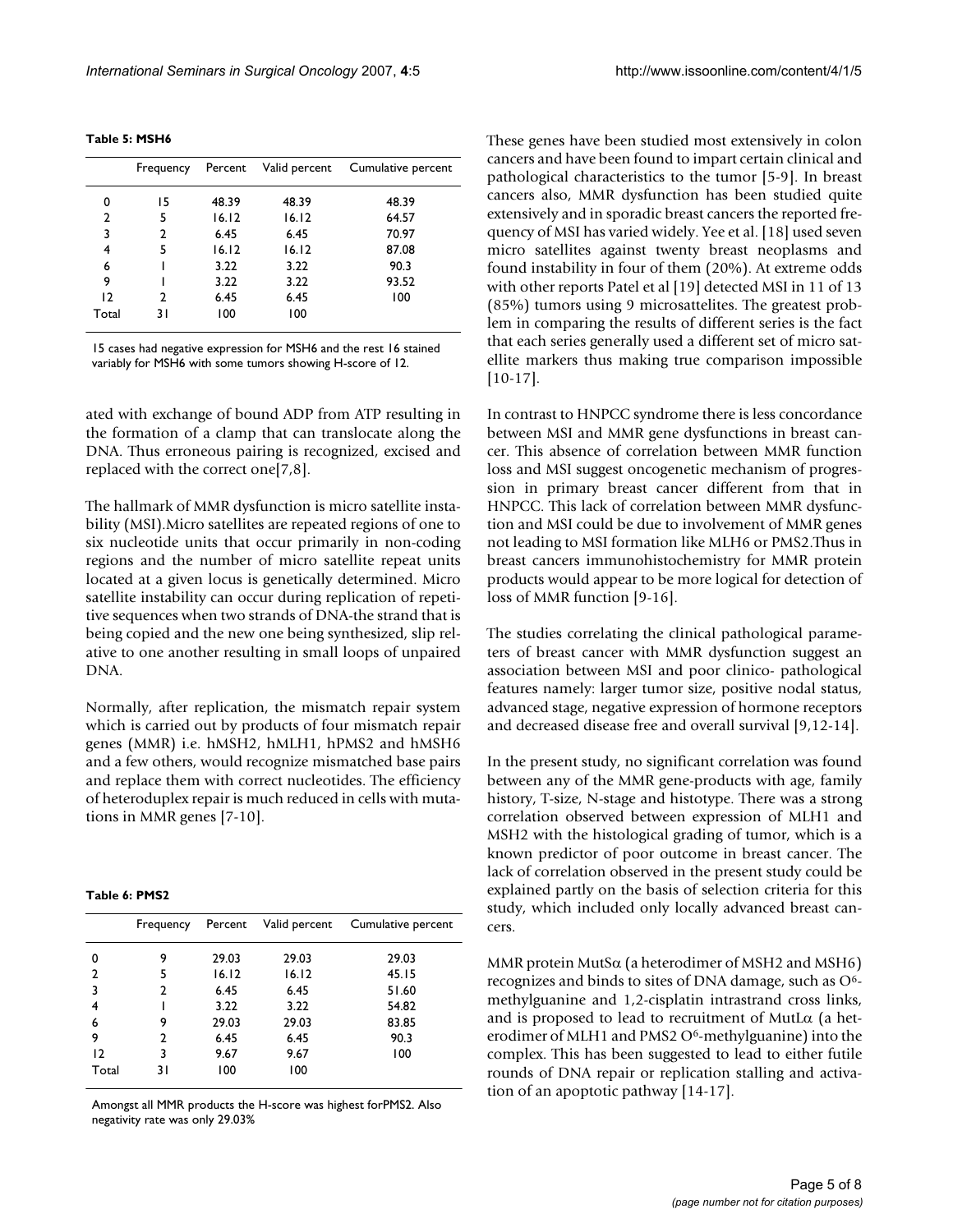| <b>SCORE</b>   | Percentage of cells staining | Frequency | Percent | Valid percent | Cumulative percent |
|----------------|------------------------------|-----------|---------|---------------|--------------------|
| 0              | 0%                           | ۱3        | 41.93   | 41.93         | 41.93              |
|                | $<$ 5%                       | 0         |         | 0             | 41.93              |
| $\overline{2}$ | $5 - 20%$                    |           | 12.90   | 12.90         | 54.83              |
|                | 20-80%                       | 14        | 45.16   | 45.16         | 100                |
| 4              | 80-100%                      | 0         | 0       | 0             |                    |

**Table 7: MLH1**

Of the 18 cases staining positive 14 had staining in more than 80 % of cells. This result correlated well with the results of H-scoring.

For topoisomerase II inhibitors (such as doxorubicin), MMR proteins may serve as a detector of the cleavable complex produced by the binding of the drug to topoisomerase II. Alternatively, doxorubicin is known to participate in redox cycling reactions that produce DNA damage including cross-links that may be recognized by MMR. Furthermore MMR activity can be restored to extracts of defective cell lines by complementation with complexes of hMSH2 and GTB, hMLH1 or PMS2 or by introducing a human chromosome with wild type copy of MLH1.However in most of cancers in a clinical scenario MSI and loss of MMR function is associated with a favorable response to chemotherapy. In breast cancers there have been few studies to delineate MMR dysfunction and response to chemotherapy [18-20].

The role of hMLH1 as predictor of response to therapy by correlation with disease-free survival was assessed in a study with patients receiving regimens containing doxorubicin or cisplatin, drugs exhibiting resistance in vitro associated with loss of MLH1 expression [12]. Further, the expression of MLH1 in tumors from women with clinically node-positive breast cancer was compared before and after primary (neoadjuvant) chemotherapy: Immunohistochemistry scores of MLH1 were made on 36 trucut prechemotherapy biopsies and 29 paired post chemotherapy tumor samples. MLH1 expression before chemotherapy did not predict disease-free survival or tumor response to chemotherapy. Low MLH1 expression after chemotherapy, however was an independent predictor of poor disease-free survival [12-21].

In another study Immunohistochemical studies were performed on 71 histological specimens of breast cancer taken from the patients treated with surgery and subsequent cyclophosphamide, methotrexate, and 5-fluorouracil (CMF) or cyclophosphamide, Adriamycin, and 5 fluorouracil (CAF) chemotherapy for stage II or III primary breast cancer[22]. Positive expression of hMLH1-IS and hMSH2-IS were 57.7% and 60.6%, respectively, and complete losses of hMLH1 and hMSH2 were observed in 4.2% of patients. Amongst the patients of advanced cancer with lymph node metastasis, those having a low hMLH1-IS had a significantly higher failure rate with the CMF regimen than those having a high hMLH1-IS (*p* = 0.03). No significant difference was noted in chemotherapeutic response according to hMLH1 and hMSH2 expression in the group receiving the CAF regimen[22].

In the present study no significant correlation was found between pre or post chemotherapy MLH1 or MSH2 expression or H-score and response. There was however a significant correlation between clinical response and Hscore of PMS2 before neo-adjuvant chemotherapy using CAF regime ( $P = 0.045$ ) while no significant correlation was found between post chemotherapy MLH1 expression and response.

Previous studies have linked MMR proteins to the activation of apoptosis through p53-dependent and p53-independent mechanisms. MMR-deficient cells exhibit variable defects in the induction of p53 and its related p73, which are activators of apoptosis. An interaction between PMS2, an MMR protein, and p73 has been

| <b>SCORE</b> | Percentage of cells staining | Frequency | Percent | Valid percent | Cumulative percent |
|--------------|------------------------------|-----------|---------|---------------|--------------------|
|              | 0%                           | ا 2       | 38.70   | 38.70         | 38.70              |
|              | $<$ 5%                       | 0         | 0       |               | 38.70              |
|              | $5 - 20%$                    |           | 35.48   | 35.48         | 74.18              |
|              | 20-80%                       | 8         | 25.80   | 25.80         | 100                |
|              | 80-100%                      |           | 0       |               | 100                |

Like the results of H-score for MSH2, score based on percentage of positively staining cells for MSH2 was also low for most of the tumors. 23 cases out of 31 had a score of less than 2.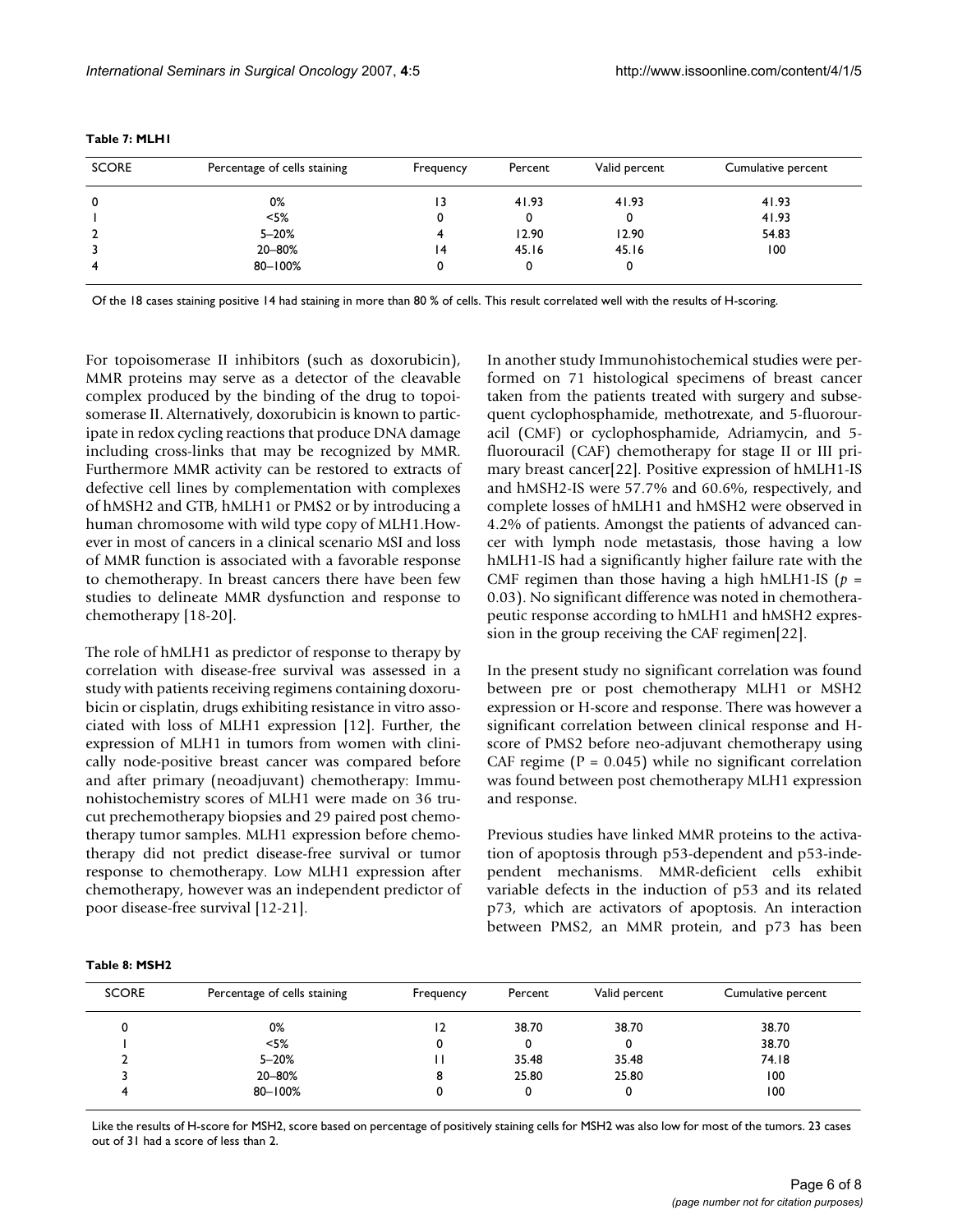| <b>SCORE</b> | Percentage of cells staining | Frequency | Percent | Valid percent | Cumulative percent |
|--------------|------------------------------|-----------|---------|---------------|--------------------|
|              | 0%                           | 15        | 48.38   | 48.38         | 48.38              |
|              | $<$ 5%                       |           |         |               | 0                  |
|              | $5 - 20%$                    |           | 16.12   | 16.12         | 64.5               |
|              | 20-80%                       |           | 25.80   | 25.80         | 90.3               |
|              | 80-100%                      |           | 9.67    | 9.67          | 100                |

#### **Table 9: MSH6**

The results of score based on percentage of positively staining cells were similar to that of H-score with both showing variable staining in positively staining tumors.

described which results in stabilization of p73 and redistribution of PMS2 to the nuclear compartment. Exposure to cisplatin enhances the association between PMS2 and p73. Moreover, stimulation of the p73 pro-apoptotic function by cisplatin requires PMS2. These results suggest that PMS2 contributes to genome integrity not only through DNA repair but also by enhancing DNA damageinduced apoptosis [22-28].

No studies evaluating the predictive value of PMS2 in breast cancer chemotherapy has been done yet. In the present study an inverse relationship was found between H-score of PMS2 and response to CAF regimen chemotherapy. Tumors with low scores responded better to chemotherapy as seen in other tumors like colonic malignancies.

In the present study 54.83% of patients had a significant objective clinical response to NACT (in terms of reduction in tumor size and down staging of the axillary lymph node status). A significant negative correlation was observed between PMS2 H-score after neo-adjuvant chemotherapy and clinical response. The patients with high H-scores expression responded poorly to NACT. No studies evaluating the predictive value of PMS2 in breast cancer chemotherapy have been done yet and in the present study an inverse relationship was observed between H-score of PMS2 and response to CAF regimen chemotherapy.

There was no significant correlation observed between expression of MMR proteins and age of the patient, family history, tumor size or histological type of the tumor, while a strong negative correlation was observed between expression of MLH1 and MSH2 and histological grading of the tumor, which is a reliable predictors of outcome in the treatment of breast cancer. The study also highlights the possible role of MMR expression in predicting aggressive tumor behavior in view of the statistically significant negative correlation between MLH1 and MSH2 expression and histological grade. The tumors with low expression of MLH1 and MSH2 are expected to have a better outcome.

### **Competing interests**

The author(s) declare that they have no competing interests.

## **Authors' contributions**

CM designed and initiated the study and provided the surgical expertise, VB and DB contributed towards the statistical analysis and standaridizing the surgical procedures, BP collected the specimens, assisted in surgeries and also contributed towards designing of the study, AB and SS performed the histopathology and carried out the immunohistochemistry of the specimen.

All members read and approved the manuscript.

#### **Table 10: PMS2**

| <b>SCORE</b> | Percentage of cells staining | Frequency | Percent | Valid percent | Cumulative percent |
|--------------|------------------------------|-----------|---------|---------------|--------------------|
|              | 0%                           |           | 29.03   | 29.03         | 29.03              |
|              | $<$ 5%                       |           |         |               | 29.03              |
|              | $5 - 20%$                    |           | 19.35   | 19.35         | 48.38              |
|              | 20-80%                       | 14        | 45.16   | 45.16         | 93.81              |
|              | 80-100%                      |           | 6.45    | 6.45          | 100                |

Only 9 cases had a score of 0 for PMS2 and rest all (i.e.22 out of 31) had a score of more than 2.